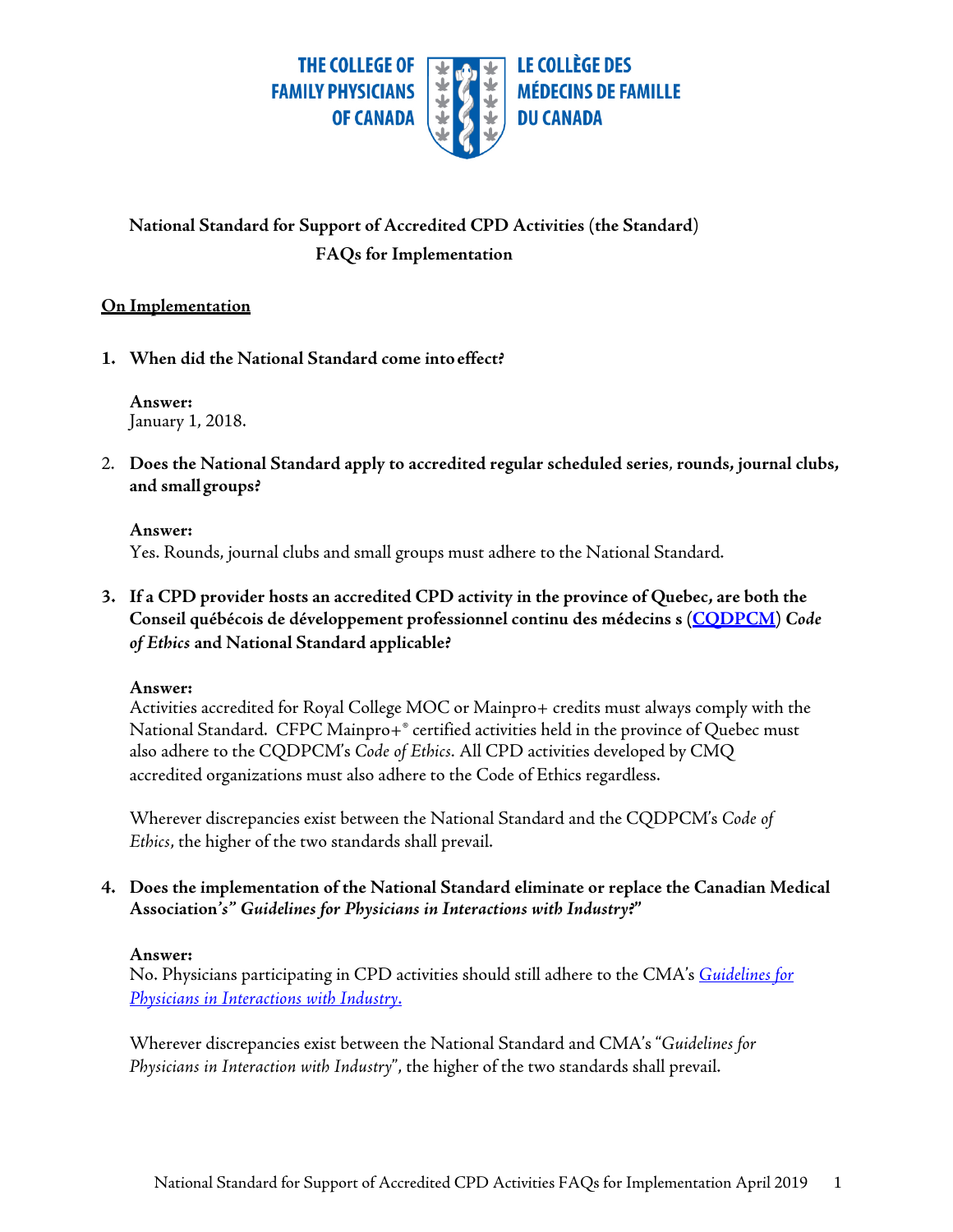## **5. For a CPD activity to award** *both* **MOC and Mainpro+ credits, does it need to be accredited by** *both* **the Royal College and the CFPC?**

### **Answer:**

Yes. To award *both* Royal College MOC and CFPC Mainpro+ credits, CPD providers must pursue CPD accreditation by *both* systems.

## **On CPD Providers and Physician Organizations**

**6. According to the glossary, a CPD provider organization ordinarily meets the definition of a "physician organization". Are there circumstances whena CPD provider organization might**  *not* **meet thisdefinition?**

## **Answer:**

For Royal College

MOC Section 1 or MOC Section 3 credits, Accredited CPD provider organizations must always meet the [definition of a physician organization.](http://www.royalcollege.ca/rcsite/cpd/accreditation/guidelines/what-is-physician-organization-e)

## For CFPC Mainpro+

## **Eligible CPD Provider Organizations: Mainpro+ one-credit-per-hour-activities**

- 1. "Not-for-profit physician organizations" as defined by the National Standard
- 2. Disease-oriented patient advocacy organizations
- 3. Government departments and agencies with an interest in and responsibility for healthcare
- 4. Organizations and professional associations with an interest in and responsibility for healthcare who do not meet the definition of a Healthcare/Pharmaceutical Industry (HPI) Commercial Interest
- 5. Medical education companies (including online educators, publishing and simulation companies) that are not subsidiaries of or in the employ of an HPI commercial interest, nor are developing an activity on behalf or under the direction of an HPI commercial interest.
- 6. A scientific planning committee comprised of two or more CFPC members or a single CFPC member in affiliation with one or more other healthcare providers for the specific purpose of creating CPD activities

## **Eligible CPD Provider Organizations: Mainpro+ two- and three-credits-per -hour activities**

- 1. "Not for profit physician organizations" as defined by the National Standard.
- 2. Collaboration required: Organizations as defined in points 2-6 above, must develop and submit activities for certification in collaboration with a "not for profit physician organization" as defined by the National Standard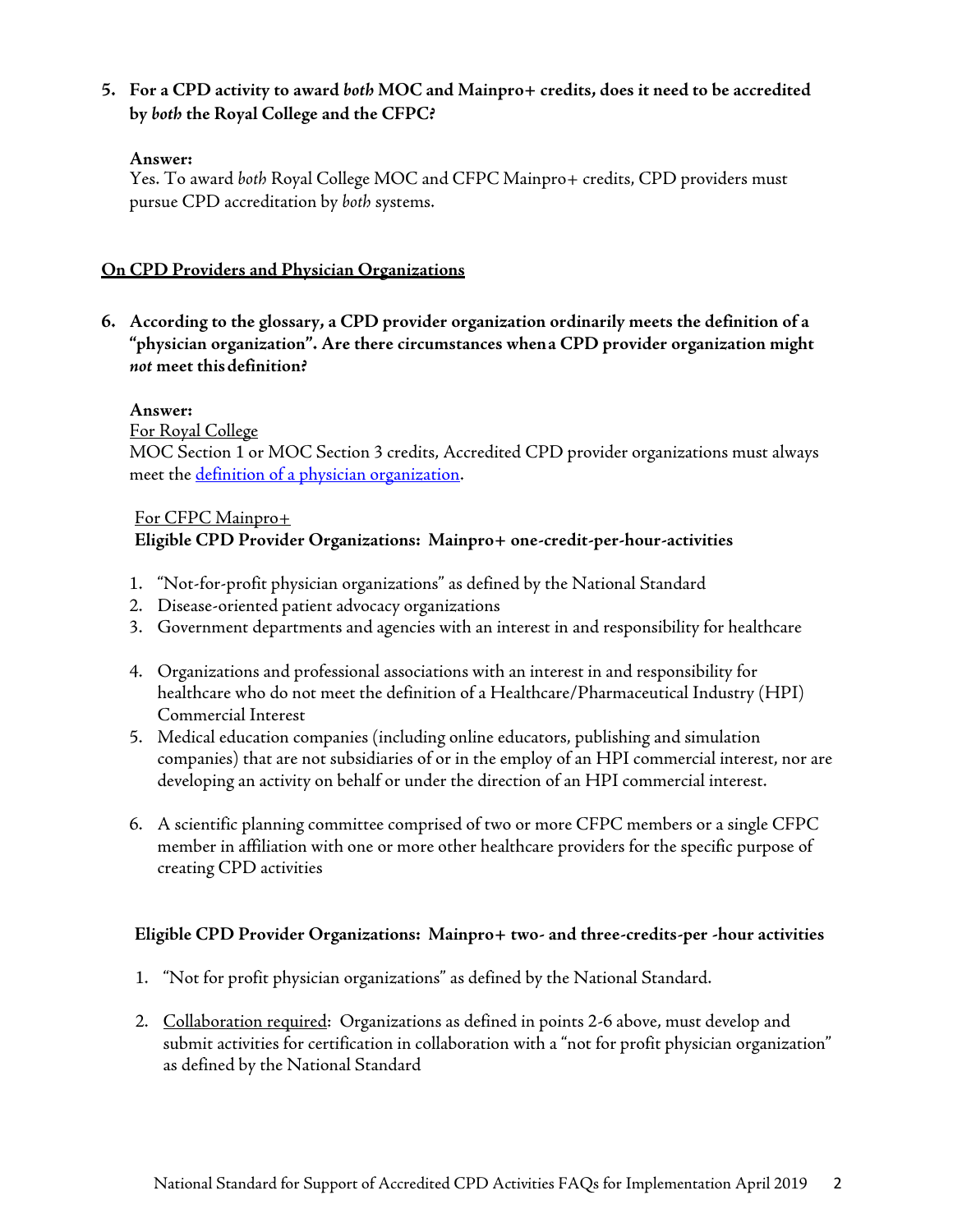### **7. Do the Colleges have a list of recognized physicianorganizations?**

#### **Answer:**

No, but any organization that meets the definition is considered to be a <u>physician</u> [organization.](http://www.royalcollege.ca/rcsite/cpd/accreditation/guidelines/what-is-physician-organization-e)

## **On Co-Development**

**8. How can co-development be acknowledged in a way that is compliantwith the National Standard?** 

#### **Answer:**

Co-developed program can be acknowledged by placing the Royal College's co-development statement on CPD activity materials such as preliminary or final scientific programs, promotional materials, certificates of attendance.

"This [program/workshop/seminar] was co-developed with [name of organization] and was planned to achieve scientific integrity, objectivity, and balance."

**Note** that the CFPC does not have a co-development model

## **9. Can partners' logos for co-developed activities be placed on scientific program materials which contain the co-development statement?**

#### **Answer:**

Yes, corporate logos of co-development partners may be used in conjunction with the codevelopment statement in program materials such as preliminary or final scientific programs, promotional materials.

### **On Independence**

## **10. Can CPD provider organizations fund their own CPD activity and alsobe represented on the scientific planning committee (SPC)?**

#### **Answer:**

Yes, they can. Self-funding by eligible CPD provider organizations, physician organizations or SPCs is not sponsorship as defined by the National Standard. A sponsor is defined as an individual, group, corporation or organization (for-profit and not for-profit) who provides financial or in-kind support, including goods or services in support of accredited educational activities, learning resources, or tools to an eligible CPD provider organization.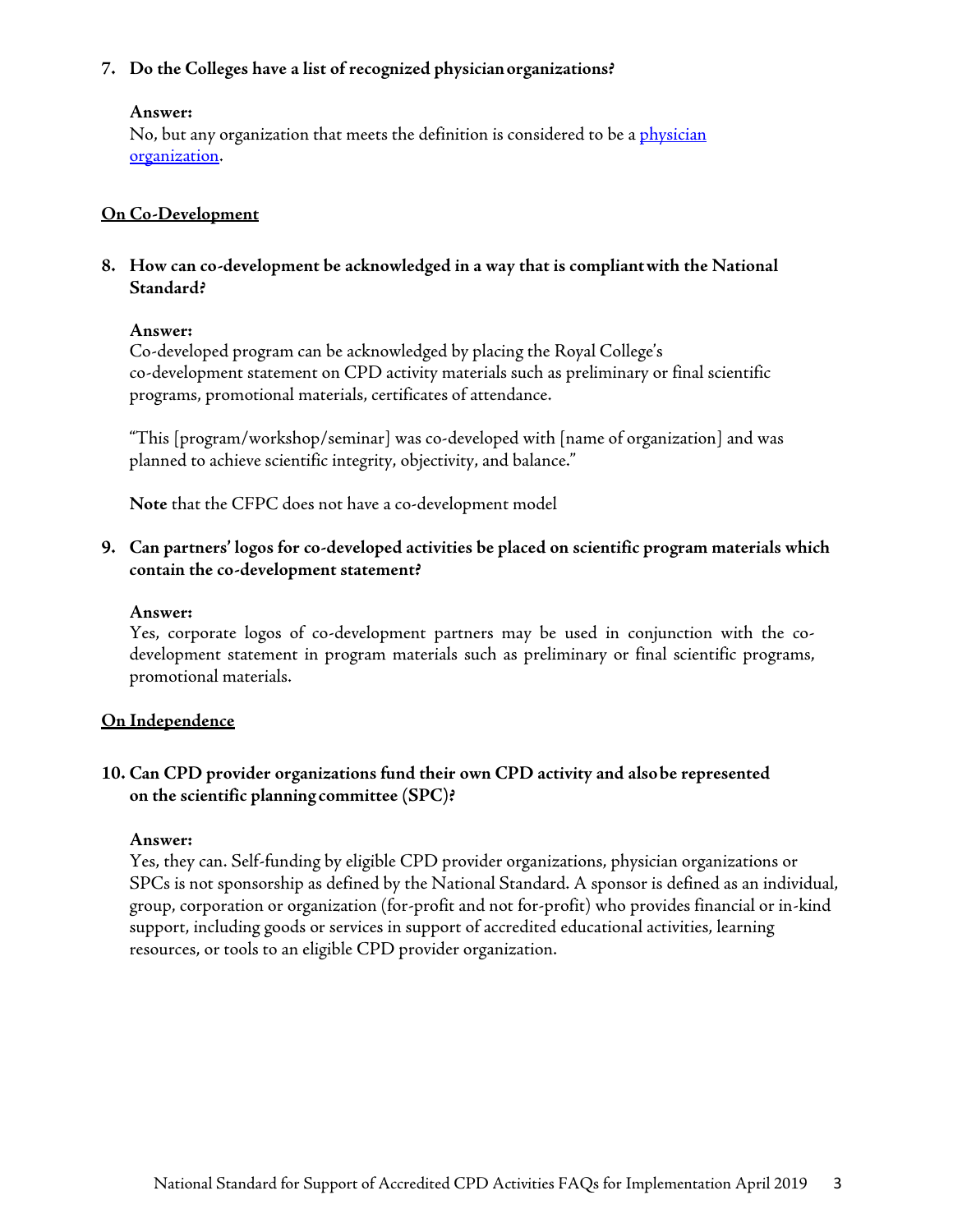## **11. Can a representative of a sponsor (either a commercial ornon-commercial interest) or any organization hired by a sponsor** *attend* **SPC meetings, but not participate in decisions related to CPD program elements?**

Sub-elements 1.2 and1.3 indicate that Representatives of a sponsor or any organization hired by a sponsor cannot participate in decisions related to CPDprogram elements:

- Identification of the educational needs of the intended targetaudience;
- Development of learning objectives;
- Selection of educational methods;
- Selection of speakers, moderators, facilitators and authors;
- Development and delivery of content; and
- Evaluation of outcomes.

#### **Answer:**

For CPD activities accredited for Royal College MOC Section 1 or 3 credits, representatives of a sponsor or any organization hired by a sponsor may *attend* SPC meetings but are *not permitted* to participate in decisions related to CPD program elements.

For CPD activities certified for CFPC Mainpro+ credits, representatives of a *commercial interest*, as defined by the National Standard, or any organization hired by a commercial interest cannot attend SPC meetings. Sponsors who are not commercial interests may *attend* SPC meetings but are not permitted to participate in decisions related to CPD program elements.

#### **12. What is meant by "hired"?**

#### **Answer:**

"Hired" refers to any organization (such as a medical communication company), working for, in conjunction with or accountable to a sponsor.

#### **13. Can a sponsor provide needs assessmentdetails/materials?**

#### **Answer:**

Yes. The SPC may consider data or advice from all sources at its meetings. However, the SPC must ensure that it has exclusive control over the identification of needs for the intended target audience and all other decision-making related to the needs assessment process.

### **On Conflict of Interest**

#### 14. **What strategies are recommended for managing identified conflicts of interest?**

#### **Answer:**

When a conflict of interest is declared by a planning committee member, speaker or facilitator, the CPD provider must have a process in place to manage identified conflicts of interest that, in the judgment of the CPD Provider, are of significant concern (for example, where the conflict and the content of the topic make balance and the minimization of bias becomes very difficult).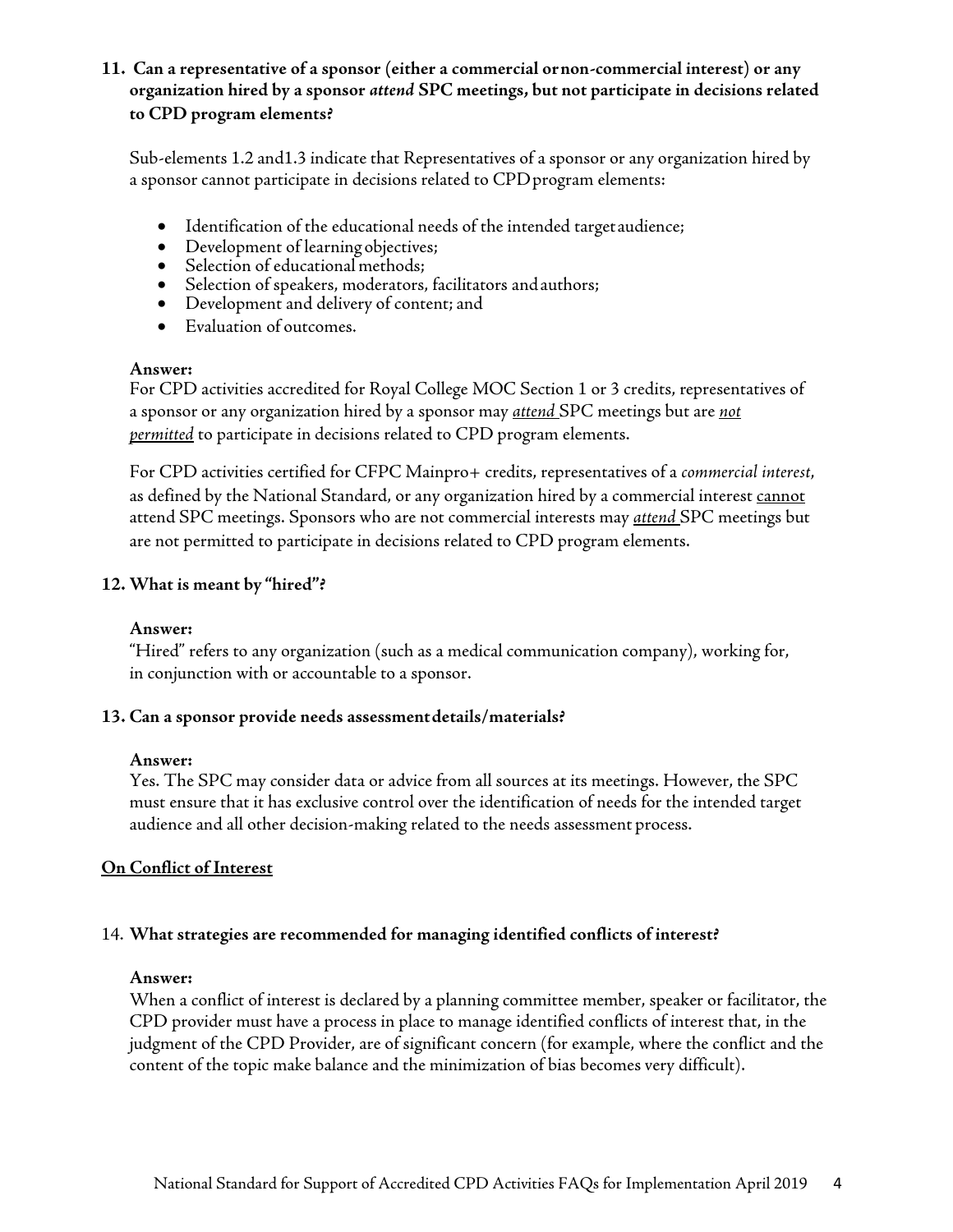There are a number of strategies that can be considered to manage and resolve such identified conflicts:

- The speaker could be required to alter the focus of the talk to limit the areas where conflict of interest is significant.
- The topic selected could be changed, but the same speaker be used.
- The planning committee could ask for a peer review of the content to ensure that the principles of scientific integrity, objectivity and balance have been respected.
- Both topic and speaker could be eliminated. This is a very uncommon occurrence, but it can be a last resort if a significant conflict of interest cannot be otherwise managed.
- If a scientific planning committee member, the conflict would be declared to others on the committee and the member could recuse themselves from planning decisions relevant to their area of conflict.

## **On Receiving Financial and In-Kind Support**

## **15. Can a sponsor provide in-kind support of a CPD activity in the logistical planning of the activity?**

### **Answer:**

Yes, they can. The National Standard defines in-kind support as "services or tools or human resources which have a monetary value and are provided to an organization in support of an educational activity." Therefore, distributing invitations to potential participants, booking meeting space, liaising with vendors such as catering, audiovisual services etc. are considered "in-kind" support.

Sub-element 4.3 requires "the terms, conditions and purposes by which sponsorship is provided must be documented in a written agreement signed by the CPD provider organization, physician organization or SPC and the sponsor." This includes in-kind support

All support, financial and in-kind, must be recognized and disclosed to participants as part of a sponsorship acknowledgement page in participant materials separate from the educational content (as per sub- element 5.1 of the National Standard). For Mainpro+ certified programs, such support must also be declared verbally and using required slides to program participants as part of the conflict of interest disclosures.

## **16. Can a sponsor directly pay expenses associated with a CPD activity, without first providing financial or in-kind support to the CPD providerorganization?**

### **Answer:**

Ideally, a sponsor must provide all sponsorship directly to the CPD provider organization, physician organization or SPC in accordance with sub-element 4.1: "the CPD provider organization or SPC is responsible to receive any financial or in-kind support for the development of an accredited CPD activity." This also applies to accredited rounds, journal clubs, and small groups ("regularly scheduled series") as well as single-sponsored CPD activities.

The CPD provider organization, physician organization or SPC may choose to enter into a written agreement with a third party for the receipt of any financial or in-kind support from a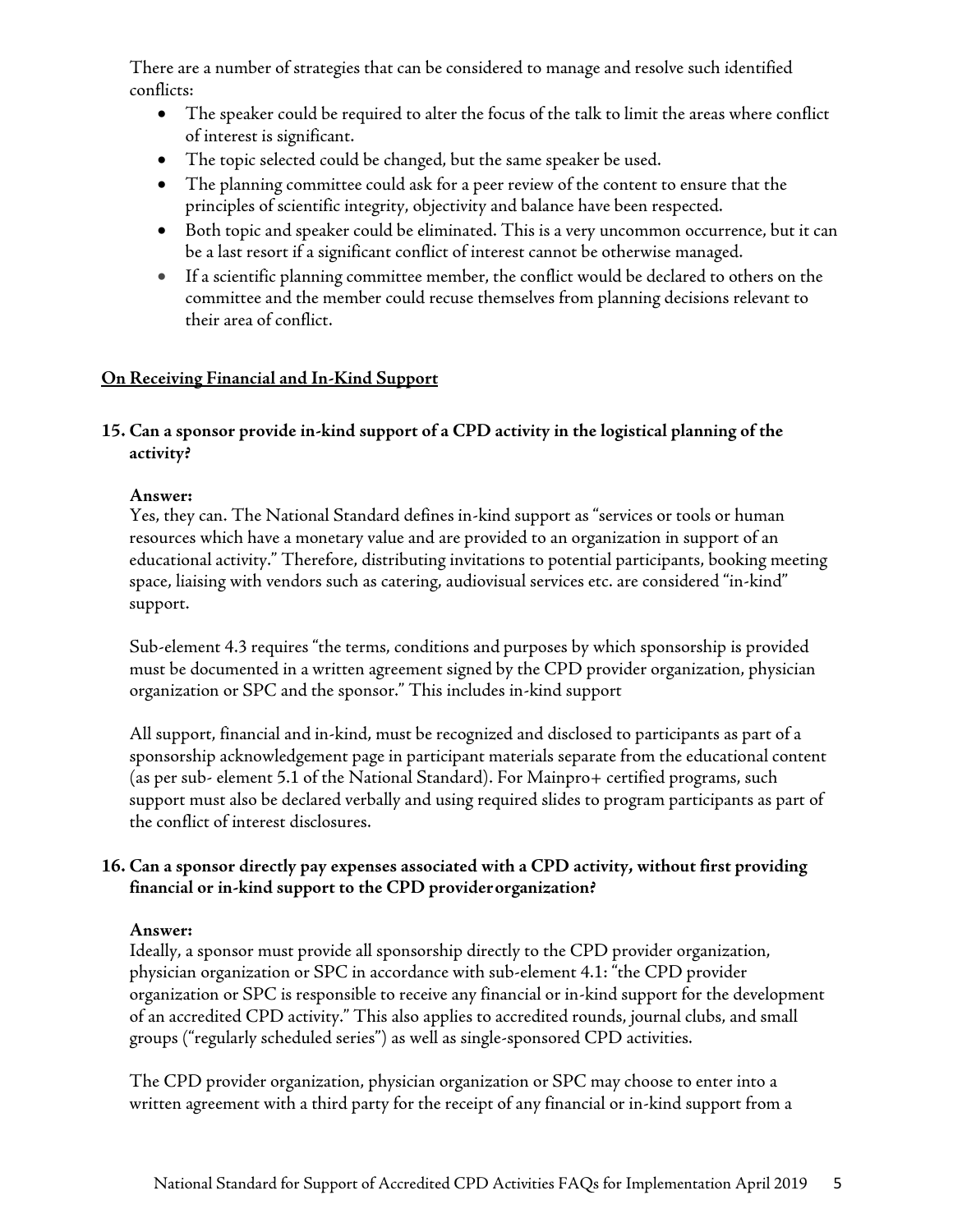sponsor.

The CPD provider organization, physician organization or SPC may choose to delegate the payment of logistical expenses (such as audiovisual arrangements, venue rental fees, catering, etc.) to a program sponsor which may be a commercial interest. This delegation should be expressed via the contractual agreements with the sponsor/commercial interest.

However, the CPD provider organization, physician organization or SPC can *never* delegate to a commercial interest the payment of travel, lodging, legitimate out of pocket expenses and any honoraria offered to members of the SPC, speakers, moderators, facilitators and/or, authors.

The CPD provider organization, physician organization or SPC is responsible to maintain oversight and accountability for the budget, expenditure(s) and deliverables of the agreement.

## **17. Is the CPD provider organization, physician organization or SPC** *required* **to delegate payments toa third party in order to comply with the National Standard?**

### **Answer:**

No. The CPD provider organization, physician organization or SPC can *choose* to manage this themselves or delegate these payments to a third party. The CPD provider organization, physician organization or the SPC must approve what payments are delegated and retain overall accountability for these payments.

## **18. What terms and conditions should be documented in a writtenagreement signed by the CPD provider organization, physician organization or SPC and the sponsor of an accredited CPD activity?**

#### **Answer:**

As per sub-element 4.3, the terms, conditions and purposes by which sponsorship is provided must be documented in a written agreement signed by the CPD provider organization, the physician organization or SPC and the sponsor. The agreement should include (but not limited to) the following details:

- whether sponsorship is financial or in-kind support;
- the dollar amount of financial support provided;
- the specific in-kind resources provided;
- the sponsor's agreement to comply with the National Standard;
- that the SPC cannot be required to accept advice from a sponsor as a condition of receiving financial and in-kind support;
- that specific interests of any sponsor must have no direct or indirect influence on any aspect of the development, delivery or evaluation of an accredited CPD activity;
- if logistical payments have been delegated to a sponsor this arrangement including the budget must be included in the written agreements;
- how sponsorship will be recognized;
- how sponsorship will be disclosed to participants.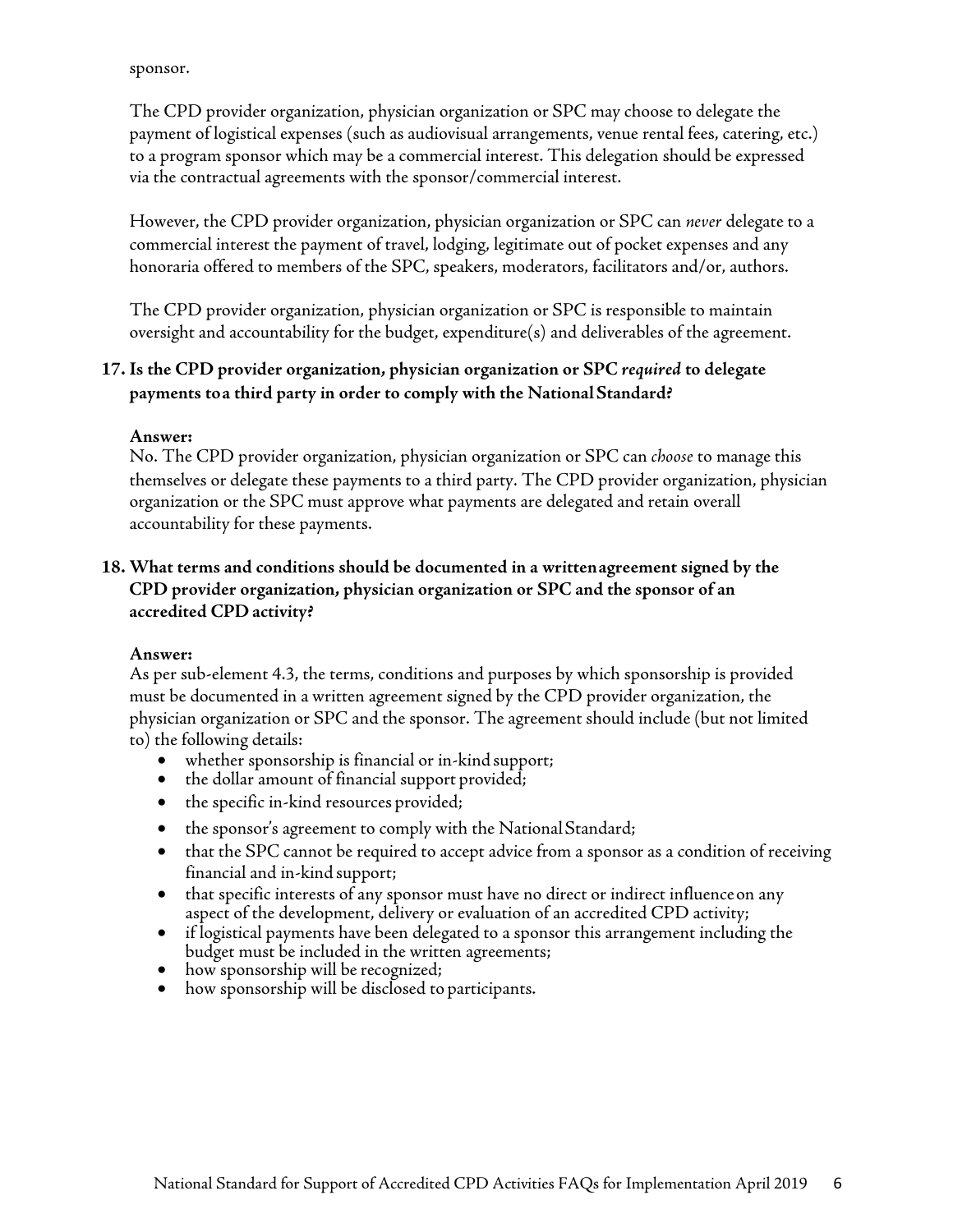## **19. Can a CPD provider organization, physician organization or SPC hire a third party to draft and initiate these agreements?**

#### **Answer:**

Yes, a CPD provider organization, physician organization or SPC can hire a third party to draft and initiate a written agreement.

### **20. Are there guidelines on the maximum dollar amount for meals providedat accredited CPD activities?**

#### **Answer:**

The Royal College has not set guidelines for the maximum dollar amount for meals provided at accredited CPD activities.

The CFPC Chapters have established limits on the costs of meals associated with Mainpro+ certified activities. The maximum values for breakfast, lunch, and dinner in each province are published in th[e Mainpro+ Certification Standards.](http://www.cfpc.ca/mainpro-certification-standards)

The *CMA Guidelines for Physicians in Interactions with Industry* requires any meals provided to physicians during industry-sponsored CPD activities be modest<sup>2</sup>.

### **21. Are there guidelines on the maximum dollar amount for honoraria thatcan be paid to speakers?**

#### **Answer:**

No, the National Standard has not defined the maximum amount, however, *the CMA Guidelines for Physicians in Interactions with Industry* requires that any honoraria paid to faculty be reasonable<sup>4</sup>.

### **On Managing Commercial Promotion**

### **22. Regarding sub-element 6.5, what is considered to be an"incentive"?**

*6.5 Any incentive provided to participants associated with an accredited CPD activity must be approved by the CPD provider organization.*

#### **Answer:**

<span id="page-6-0"></span>Sub-element 6.5 specifically relates to exhibits at an accredited CPD activity. An example of an "incentive" is an "exhibitor passport" provided to participants to record a "stamp" or signature for each exhibit booth that they visit. The completed passport is entered into a draw for a prize. In this example, the incentive is the ability to win a prize by participants visit exhibit booths. Subelement 6.5 requires incentive provided to participants associated with an accredited CPD activity be approved by the CPD provider organization.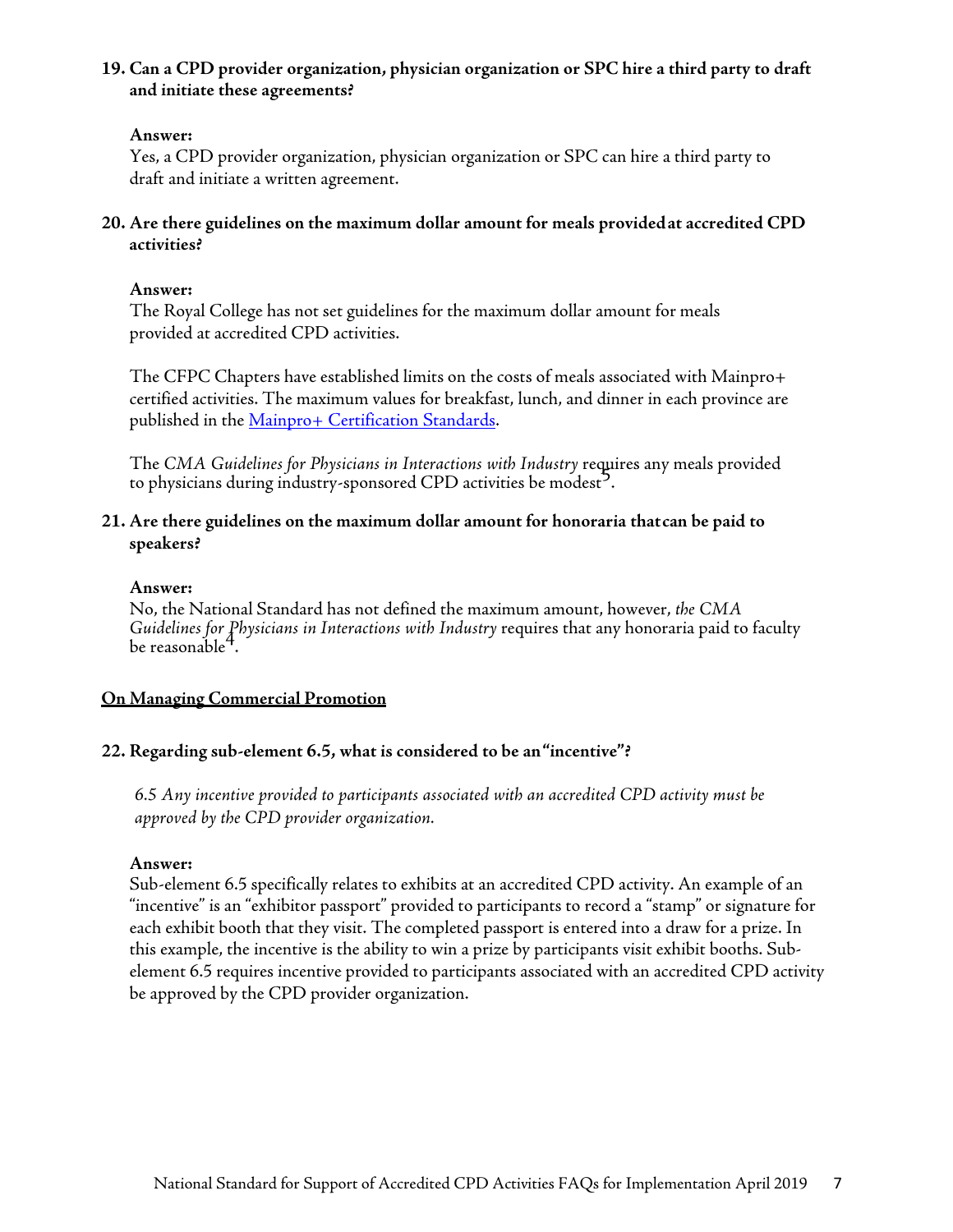## **23. What is an example of a sponsor's "branding strategy" as referenced insub- element 5.2 which reads:**

*Beyond the standard acknowledgement statement of financial and in-kind support outlined in 5.1, the linking or alignment of a sponsor's name (or other branding strategies) to a specific educational session or section of the scientific program within an accredited group learning activity is prohibited.*

#### **Answer:**

A sponsor's branding strategy might include, but is not limited to: logos, colours, graphics or any other visual that invokes a direct or indirect link to that sponsor or their product(s).

### **24. What is meant by the term "location" in sub-elements 6.2, 6.3, and7.1?**

*6.2 Product-specific advertising, promotional materials or branding strategiescannot be included on/appear within locations where accredited CPD sessions are occurring (e.g. lecture halls, small group discussion rooms) immediately before, during or immediately after an accredited CPDactivity."*

*6.3 Commercial exhibits or advertisements must be arranged in a location that is clearly and completely separated from the accredited CPD activity.* 

*7.1 "The SPC/CPD provider organization cannot schedule unaccredited CPD activities to take place at times and locations that interfere or compete with accredited CPD activities."*

### **Answer:**

The term "location" refers to a room or space for promotional events/activities/exhibits that is clearly separated from the educational environment.

### **25. Can product ads be included in the CPD activities' abstract book?**

### **Answer:**

No. Product-specific advertising, promotional materials or branding strategiescannot be included in abstract books, as abstract books are a part of the scientific program.

### **26. Can product ads be included in the Exhibit Hall Guide?**

### **Answer:**

Yes. Product-specific advertising can be included in the Exhibit Hall Guide as long as there is no educational content included in the guide.

### **27. Can exhibit hall hours be included in the preliminary or final program?**

#### **Answer:**

Yes, exhibit hall hours can be included in the preliminary or final program, as long as they are not depicted as an advertisement.